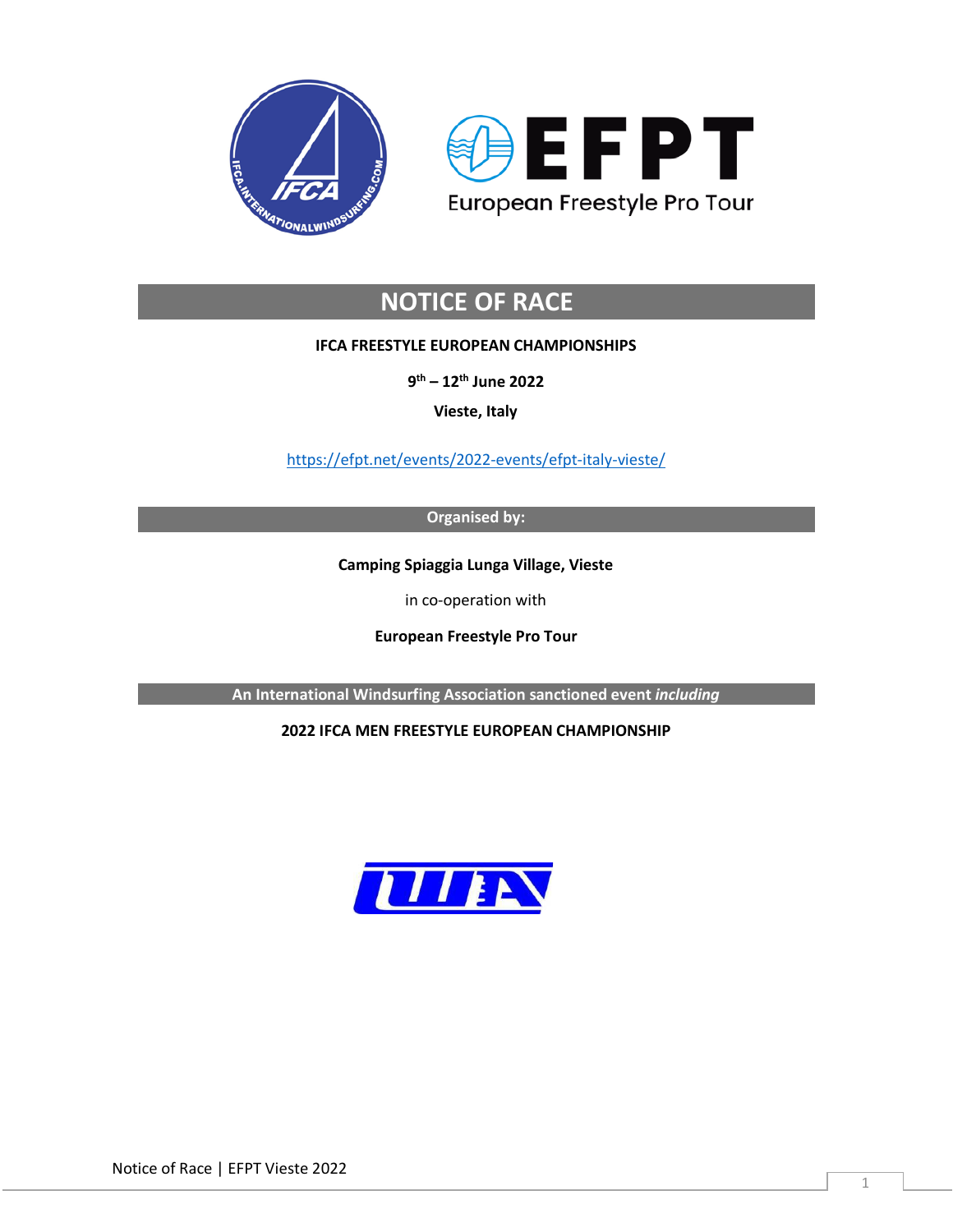# **1 RULES**

- **1.1** The event will be governed by the rules as defined in the [IFCA WECR Windsurfing Expression](https://efpt.net/rulebooks/2021/WECR%20Expression%202020%20FINAL.pdf)  [Class Rules.](https://efpt.net/rulebooks/2021/WECR%20Expression%202020%20FINAL.pdf)
- **1.2** No national prescriptions will apply.
- **1.3** If there is a conflict between languages the English text will take precedence.
- **1.4** The [European Freestyle Pro Tour EFPT Rulebook](https://efpt.net/rulebooks/2021/EFPT%20Freestyle%20Rulebook%202021.pdf) 2022 (hereafter called "EFPT Rulebook") shall apply.
- **1.5** The regatta activities must be carried out in accordance with the provisions on the fight and containment of diffusion of COVID-19 issued by the Austrian Federation. The Organizing Committees will activate these provisions and all participants must adhere under the supervision of the Organizing Committee itself. In the case that any cases of COVID 19 will be detected during the event. These will be reported by the Organizing Committee to the competent health authorities in charge.
- **1.6** Competitors and support persons shall comply with any reasonable request from an event official. Failure to comply may be misconduct. Reasonable actions by event officials to implement COVID-19 guidance, protocols or legislation, even if they later prove to have been unnecessary, are not improper actions or omissions. The latest local COVID-19 regulations can be found in the Event Information Document and are part of this NOR.

## **2 ADVERTISING**

- **2.1** Sailors may be required to display advertising chosen and supplied by the organising authority. World Sailing Regulation 20 'Advertising Code' shall apply.
- **2.2** Event branding shall be worn at all times when afloat, and as requested by the organisers during media interviews and during the prize giving.

## **3 DIVISIONS**

- **3.1** Men's Freestyle Windsurfing
- **3.2** Women's Freestyle Windsurfing

## **4 ELIGIBILITY AND ENTRY**

- **4.1** Entries shall meet requirements of World Sailing Regulation 19-Eligibility Code.
- **4.2** Competitors shall be members of a National Class Association which is a paid up member of the international class association, or of the IWA.
- **4.3** Eligible competitors may enter online- credit/debit card or bank transfer payment required. **Online entry closes on 8th June 2022**.
- **4.4 An entry is not valid until it is paid**.
- **4.5** The Maximum number of entries for Men's and Women's fleet is 48.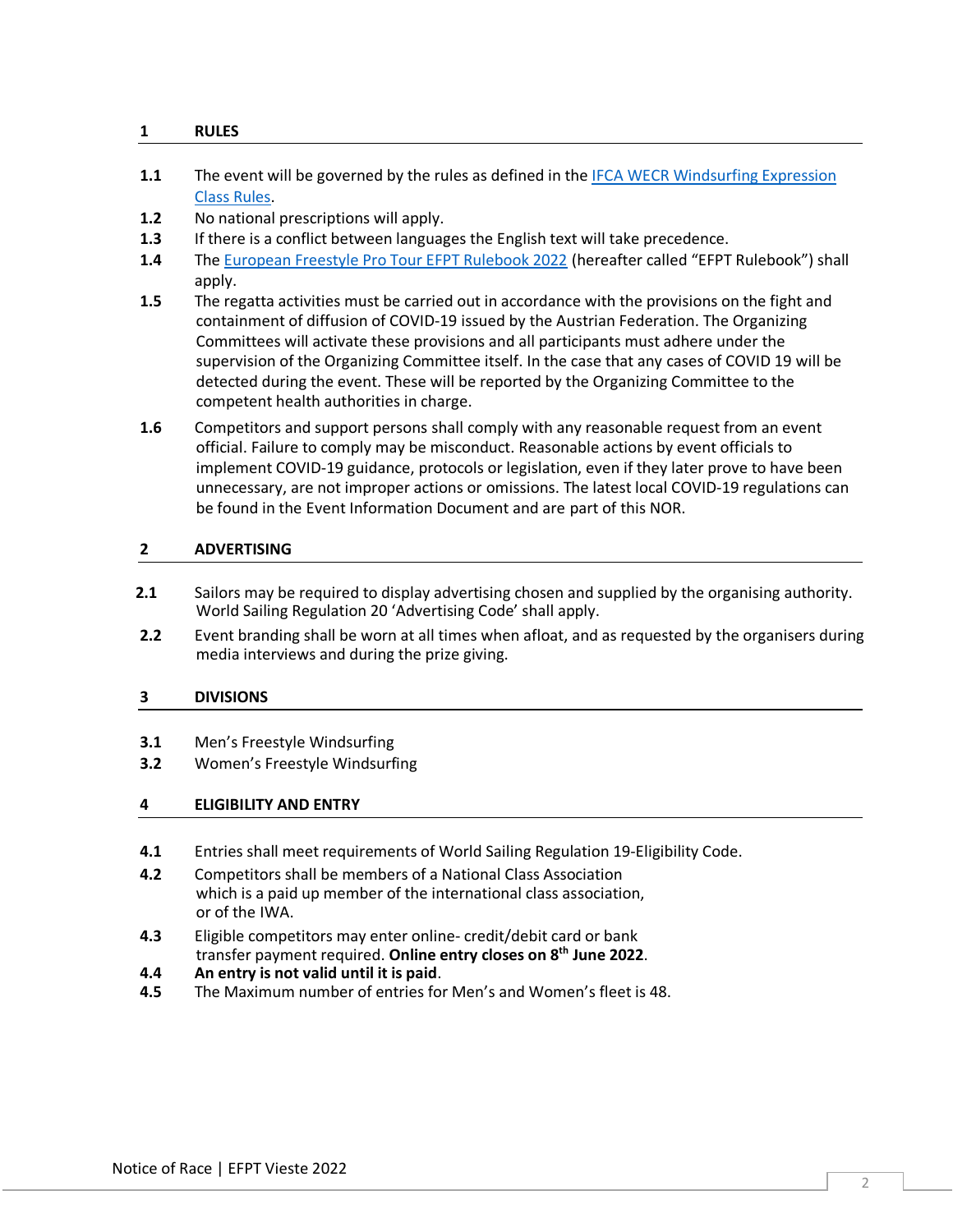## **5 FEES**

- **5.1** The entry fee is: 132 euro, regardless how many disciplines.
- **5.2 A pre-registration discount of 22 euro applies for entries received by 12th May 2022 24:00.**
- **5.3** Entry fees paid at registration shall be paid in cash (euro).

## **6 RACE FORMAT**

- **6.1** The Championships shall be a single discipline, *freestyle windsurfing*, "open entry" event.
- **6.2** One completed freestyle single elimination is required to validate a championship.

#### **7 SCHEDULE**

| 7.1 | Thursday | 9th May  | 08:30-09:30<br>10:30<br>11:30 | Registration<br>Skippers meeting & Opening ceremony<br>First possible start |
|-----|----------|----------|-------------------------------|-----------------------------------------------------------------------------|
|     | Friday   | 10th May | 09:00<br>10:00                | Skippers meeting<br>First possible start                                    |
|     | Saturday | 11th May | 09:00<br>10:00                | Skippers meeting<br>First possible start                                    |
|     | Sunday   | 12th May | 09:00<br>10:00<br>16:00       | Skippers meeting<br>First possible start<br>Prizegiving                     |

**7.2** The full schedule is subject to change and available in the Event Information Document which will be shared a couple of days before the start of the event.

#### **8 EQUIPMENT & EQUIPMENT INSPECTION**

- **8.1** See EFPT Rulebook for equipment restrictions
- **8.2** Equipment inspections may be made at any time during the event.
- **8.3** Sail Identification Compliance. The Equipment Inspectors will pay attention to sail identification rule.

#### **9 SAILING INSTRUCTIONS**

The sailing instructions (SI's) will be available upon registration. Any changes to the SI's shall be approved by the Class Representative.

#### **10 COURSES**

Course area will be as described in the IFCA Championship Rules or as prescribed in the sailing instructions or published on the official notice board (ONB).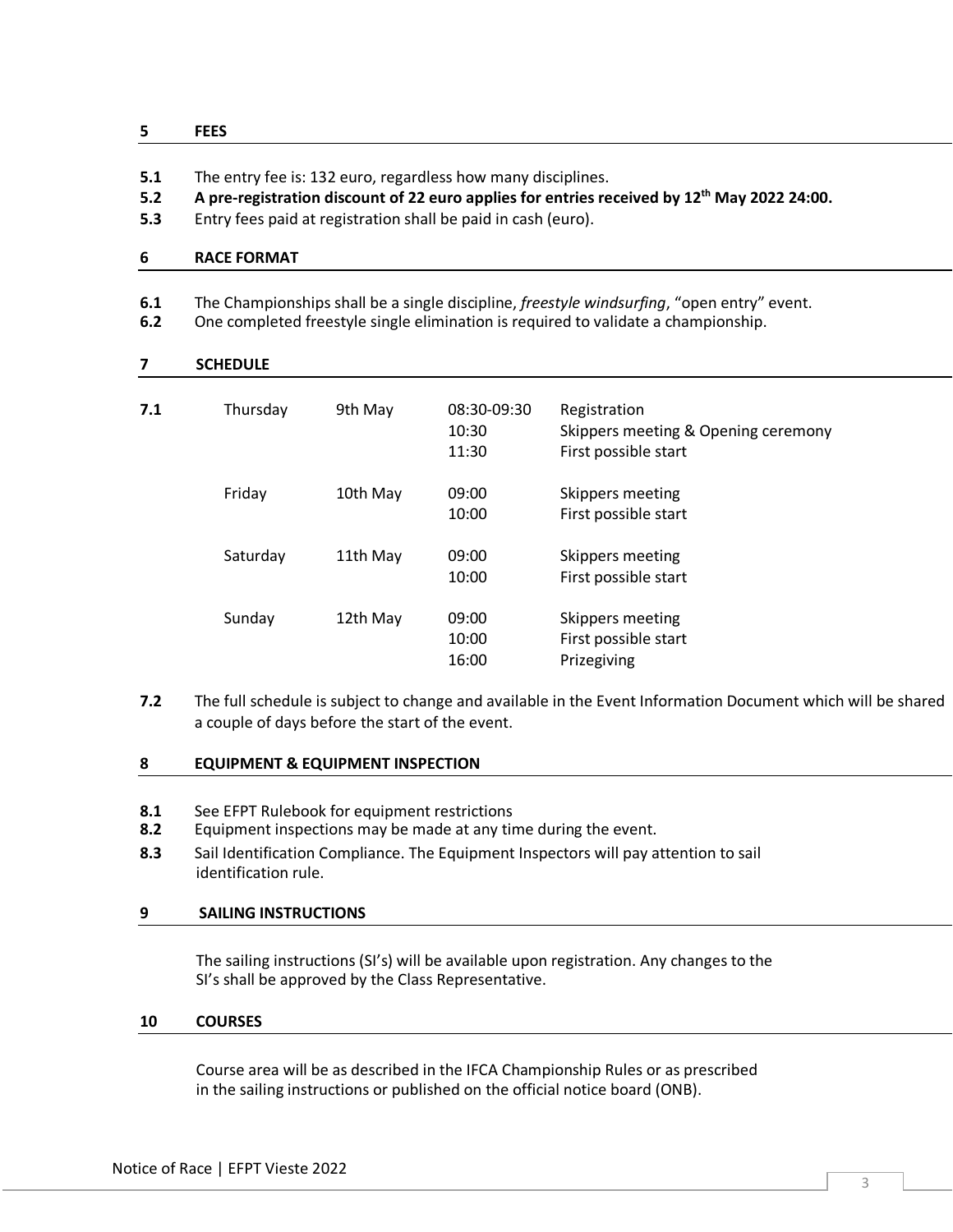#### **11 INTERNATIONAL JURY**

An International Jury has been appointed. There shall be no appeal from their decisions.

#### **12 SCORING**

Scoring will be according to the EFPT Rulebook.

#### **13 COACHES**

Coaches shall be registered with the EFPT.

#### **14 PRIZES & TITLES**

- 14.1 Trophies may be awarded to the first three competitors in each valid division.
- 14.2 Points will be awarded to competitors according to the EFPT Rulebook.
- 14.3 There will be a **15,000 euro prize fund**, to be distributed according to the EFPT Rulebook.

## **15 OFFICIAL CEREMONIES**

Competitors are requested to attend the event's social functions; however, the organising authority may refuse entry to those whose standard of attire is not commensurate with the occasion. **Prize winners may forfeit prizes for non attendance at the prize giving ceremony.**

#### **16 DISCLAIMER OF LIABILITY**

Competitors participate in the event entirely at their own risk, see WSRR 4 - Decision to Race. The organising authority or any of their officials or representatives or the sponsors or their officials or representatives will not accept any liability for material damage or personal injury or death sustained in conjunction with or prior to, during or after the event.

#### **17 INSURANCE**

Each participating competitor shall be insured with valid third party liability insurance with a minimum cover of 1,500,000 euro per event or the equivalent.

## **18 RIGHT TO USE NAME AND LIKENESS**

In registering for the event, competitors automatically grant to the Organising Authority the right in perpetuity to make, use, modify and show from time to time at their discretion, any motion pictures, still pictures and live, taped or filmed television and other reproduction of them, taken during the period of the event, for the said Event as defined in the Notice of Race and Sailing Instructions in which he/she participates without compensation.